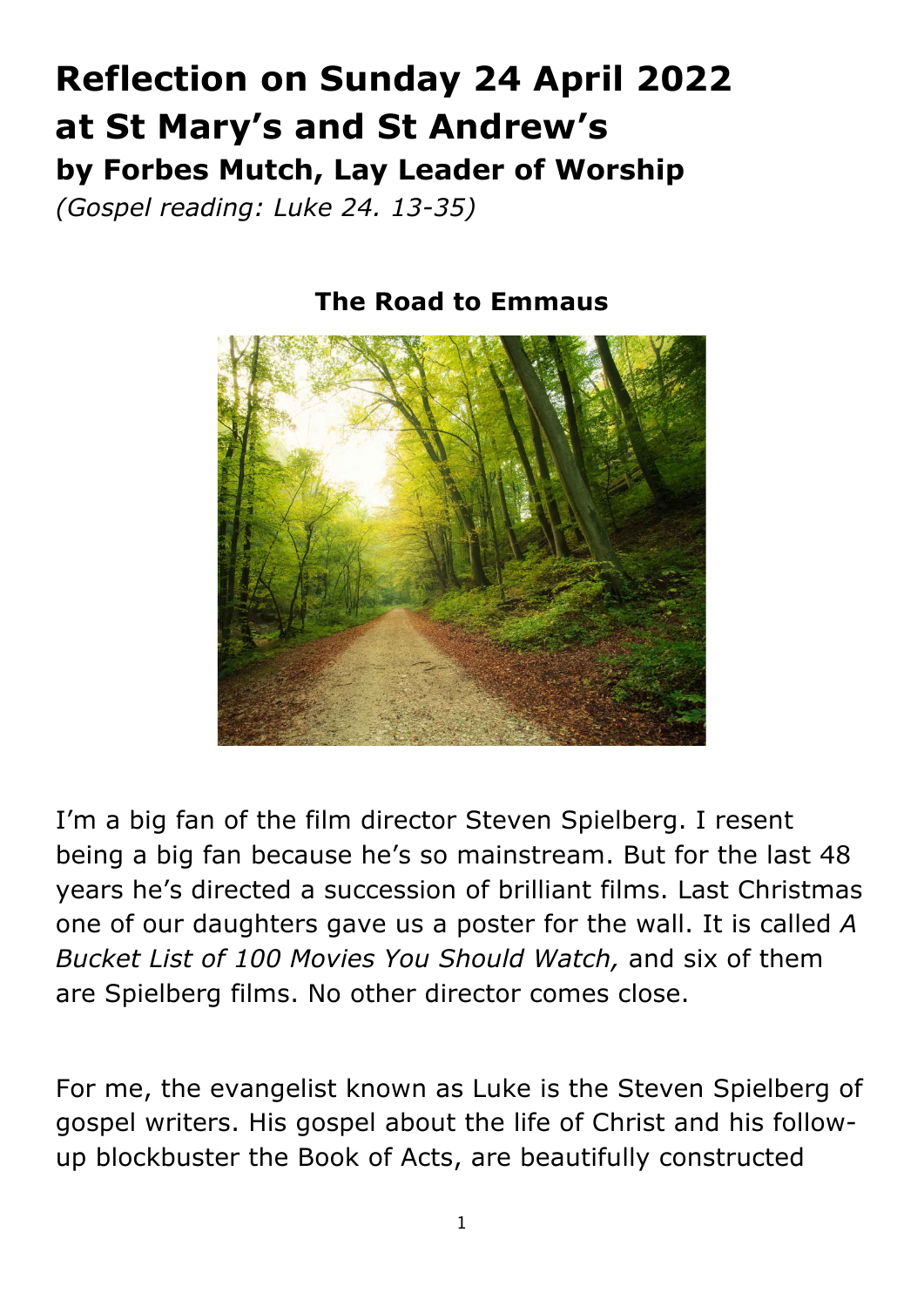stand-alone stories, vignettes if you like, which, linked together, describe skilfully the early days of Christianity.

He is also the patron saint of artists, physicians, surgeons, butchers, students and bachelors, which is the other reason I like him.

When I read this morning's gospel, I can easily see it as a film. You know: *The Road to Emmaus*, starring two unknown actors and a megastar playing the part of a stranger.

But it can also be seen - and this is the serious part - as a sequence of allegorical episodes that reflect occurrences in my own journey of faith and maybe yours as well.

I'm walking on a long and dusty road. It's getting dark. I'm feeling down in the dumps. Along comes a stranger. We start talking and, before I know it, life's looking up. Some fundamental truths are revealed that change my way of thinking. And, eventually, I feel able to share these experiences.

I've often spoken about meeting people in my life who I don't recognise immediately for who they are or what they offer. I don't mind admitting that, on occasions, I have had to overcome some prejudicial preconceptions about people; suspicious feelings that persist until they reveal something about themselves or say something that confounds or jolts me.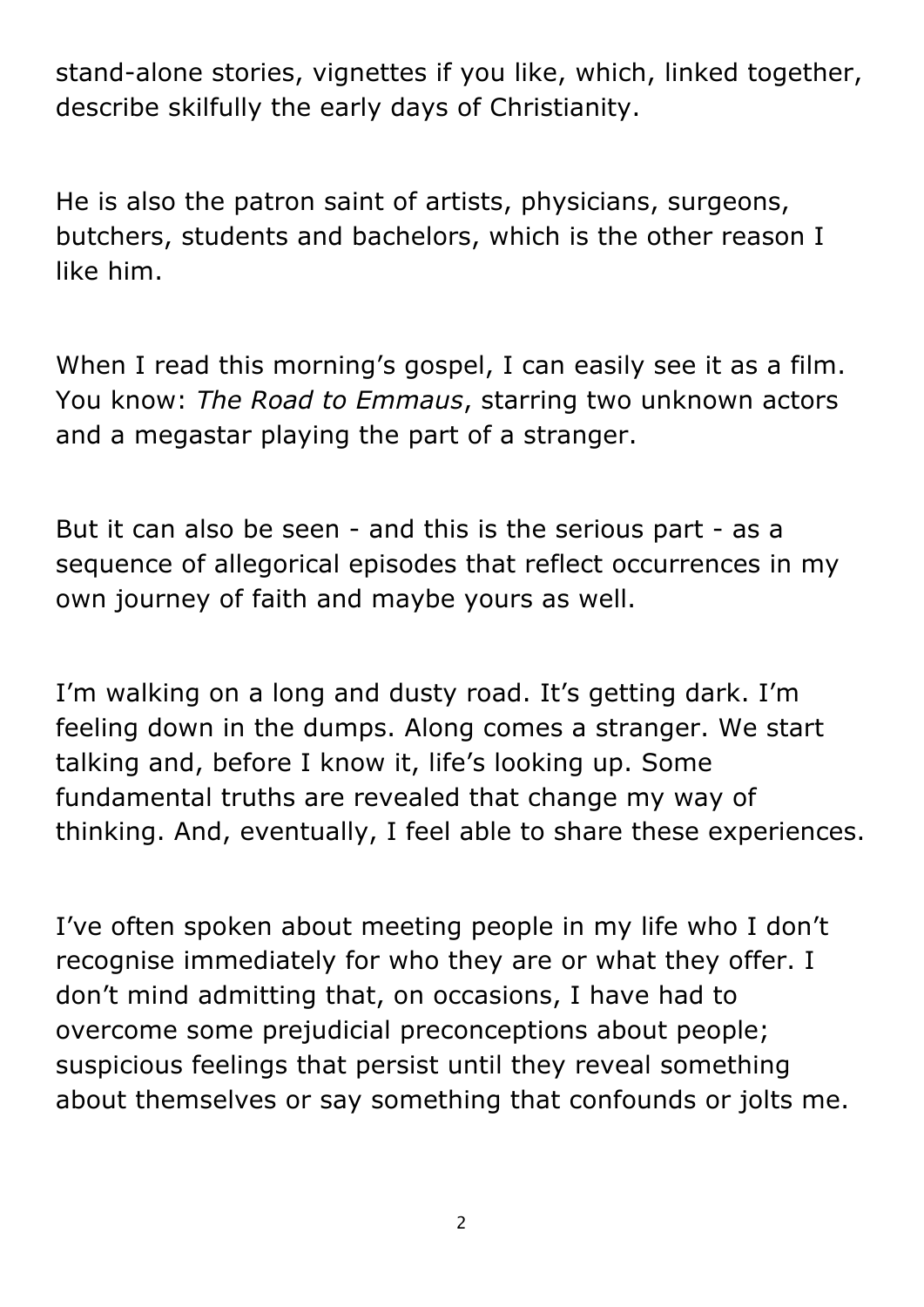It's like the disciples in this morning's story. They meet a stranger and are so full of their own self-pity that they don't recognise who it is and are quite rude: *What do you mean, you don't know what's been going on around here. Where have you been, man?*

I can think of occasions when I have had thoughts like that about someone - maybe I haven't vocalised them, but in my mind I've known that I'm being disrespectful.

Forgive me if you've heard this story before but, long ago, I was the Editor of a national trade magazine called *Caterer & Hotelkeeper*. It was well-known and in those pre-internet days it was the focal point for Britain's hospitality industry. It had a weekly readership of a quarter of a million people, mostly managers and staff in hotels, restaurants and bars. As the Editor, I had quite a high profile in the industry, not because of what I had done but because my picture used to appear in the magazine every week. I used to get letters and phone calls from complete strangers who came to me as if they knew me and were very familiar.

One day, at the end of a particularly difficult week, when I was beginning to feel that I'd had enough and couldn't cope with the job, I opened a letter from a former chef. His name was Michael Quinn. I didn't know him but he had an MBE after his name and seemed to have been quite well known in the 1970s and 80s. He was now down on his luck and wanted some advice. My first reaction was to think '*Oh no, not another one',* and put his letter in the square metal filing bin under my desk. But, suddenly, something made me rethink.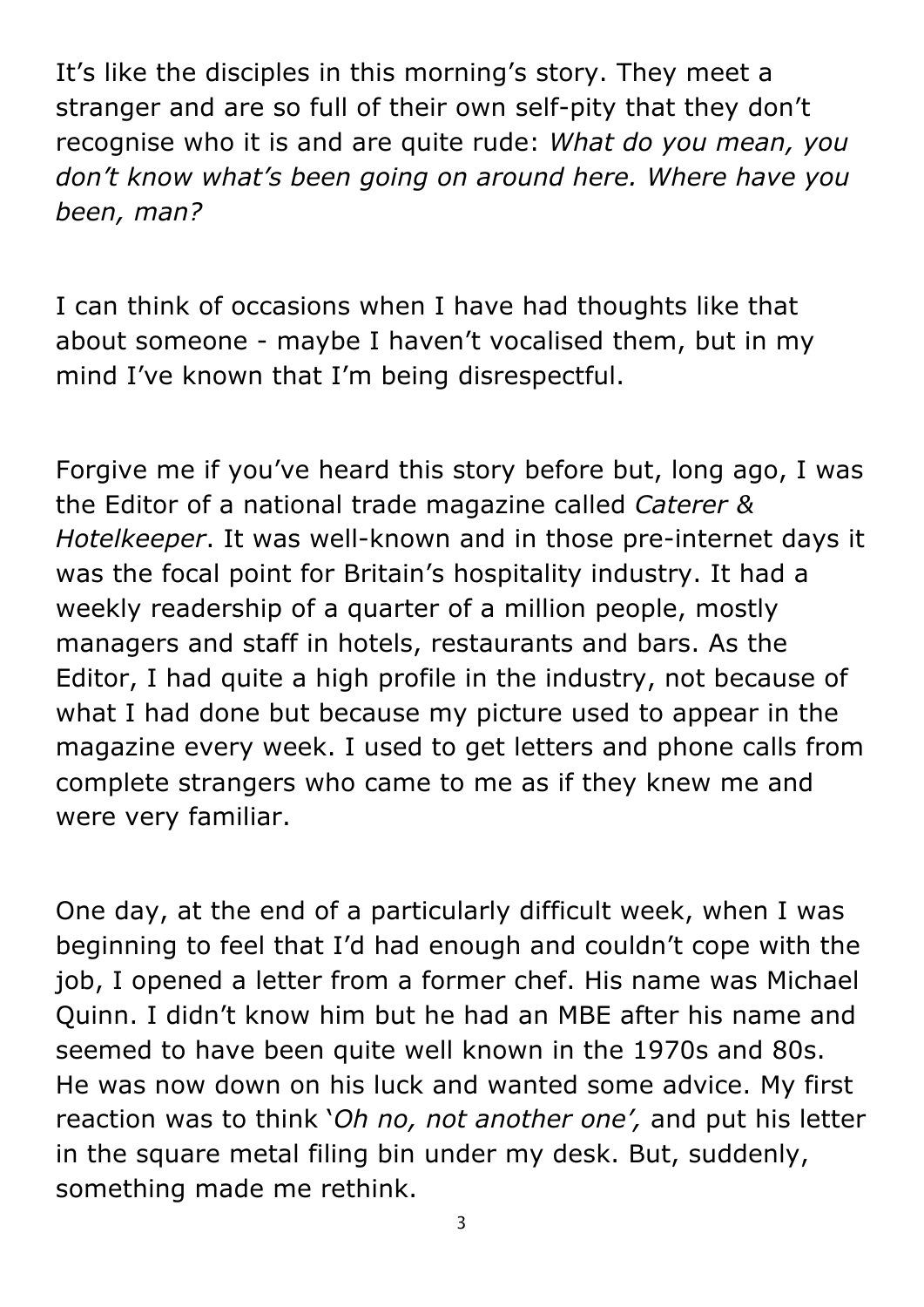I wrote back to him and agreed to meet him. It turns out that he did used to be famous; he'd been one of the first TV chefs, he'd cooked for the queen and he'd been the first British Head Chef of the Ritz in London. But the pressure had got to him, he'd started drinking, he became unreliable, he'd lost a sequence of jobs and ended up homeless and sleeping on a bench in the back streets of Leeds.

He'd got in touch with me because he was now dry and wanted to set up a charity to help prevent young people in the industry making the same mistakes as he had. My magazine was the perfect platform to tell his story. We did; the charity was launched and went on to provide advice and education for hundreds of catering students, many of whom were already on a trail of addiction. It probably saved their lives.

God does that to you. He brings people into your life that you initially can't be bothered with but who go on to be real game changers on your particular journey.

I don't blame the disciples on the road to Emmaus for not recognising the risen Christ. In physical terms, Jesus was probably looking a bit beaten up and not like the Jesus that the disciples had spent time with in the previous weeks and months.

But Christ persisted in revealing himself in stages and the story ends on a real high, when these two unknown disciples share their story of joy with the other disciples.

4